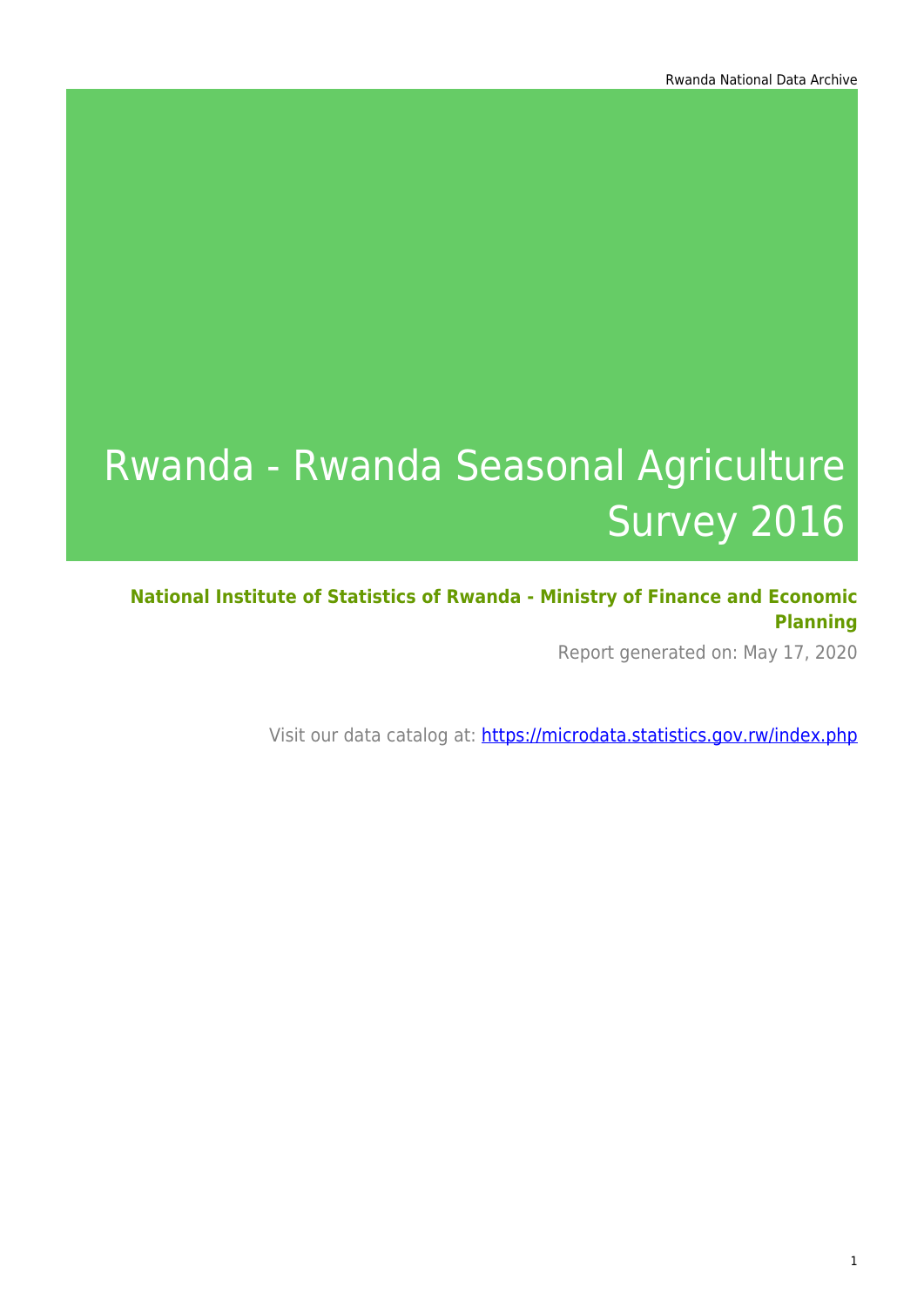#### **Overview**

#### **Identification**

ID NUMBER RWA-NISR-RSAS-2016-V1.1

#### **Version**

VERSION DESCRIPTION Version 1.1 Edited anonymized dataset for public use

PRODUCTION DATE 2017-04-17

#### **Overview**

#### **ABSTRACT**

The main objective of the new agricultural statistics program is to provide timely, accurate, credible and comprehensive agricultural statistics that would not only describe the structure of agriculture in Rwanda in terms of land use, crop production and livestock and can be used for food and agriculture policy formulation and planning, but also which can be used for the compilation of national accounts statistics.

In this regard, the National Institute of Statistics of Rwanda conducted the Seasonal Agriculture Survey (SAS) from November 2015 to October 2016 to gather up-to-date information for monitoring progress on agriculture programs and policies in Rwanda, including the Second Economic Development and Poverty Reduction Strategy (EDPRS II) and Vision 2020. This 2016 RSAS covered three agricultural seasons (A, B and C) and provides data on background characteristics of the agricultural operators, farm characteristics (area, yield and production), agricultural practices, agricultural equipments, use of crop production by agricultural operators and by large scale farmers.

KIND OF DATA Sample survey data [ssd]

UNITS OF ANALYSIS This seasonal agriculture survey focused on the following units of analysis:

-Agricultural Operators and Large Scale Farmers

#### **Scope**

#### NOTES

The scope of 2016 Seasonal Agriculture Survey concerned demographic and social characteristics of Agricultural Operators and Large Scale Farmers, and farm characteristics ( Area, yield and production; agricultural practices; small agricultural equipments; and use of crop production).

#### **Coverage**

GEOGRAPHIC COVERAGE National coverage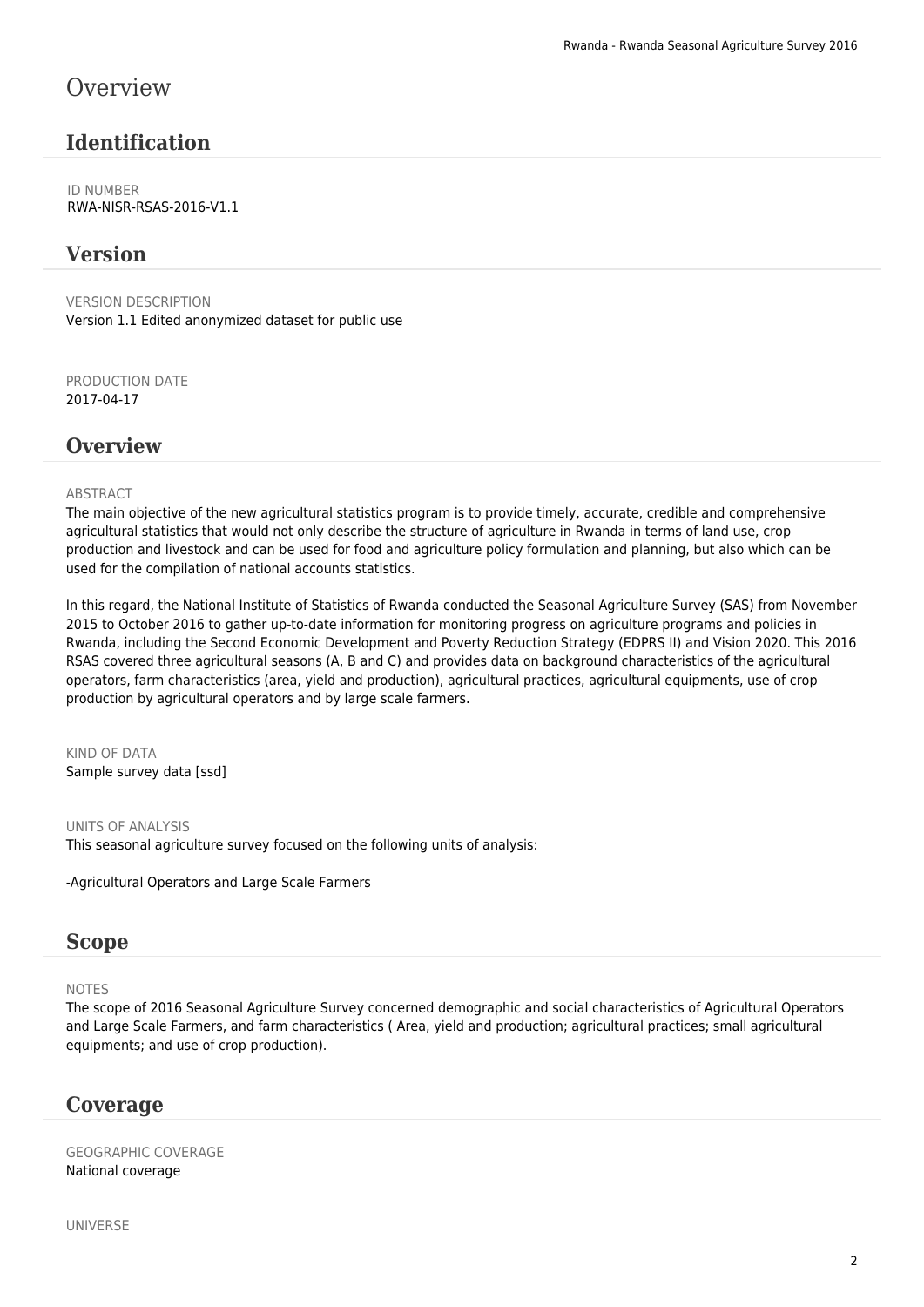The RSAS 2016 targeted agricultural operators and large scale Farmers operating in Rwanda.

## **Producers and Sponsors**

PRIMARY INVESTIGATOR(S)

| <b>Name</b>                                | <b>Affiliation</b>                        |
|--------------------------------------------|-------------------------------------------|
| National Institute of Statistics of Rwanda | Ministry of Finance and Economic Planning |

#### OTHER PRODUCER(S)

| <b>Name</b>                                  | <b>Affiliation</b>   | Role              |
|----------------------------------------------|----------------------|-------------------|
| Ministry of Agriculture and Animal Resources | Government of Rwanda | Technical partner |
| National Agriculture Export Board            | Government of Rwanda | Technical partner |
| Rwanda Agricultural Board                    | Government of Rwanda | Technical partner |
| Rwanda Natural Resources Authority           | Government of Rwanda | Technical partner |
| Rwanda Environmental Management Authority    | Government of Rwanda | Technical partner |
| National Bank of Rwanda                      | Government of Rwanda | Technical partner |

#### FUNDING

| <b>Name</b>              | <b>Abbreviation</b> | Role            |
|--------------------------|---------------------|-----------------|
| The Government of Rwanda | GoR                 | Funder          |
| World Bank               | <b>WB</b>           | Funding partner |
| Ukaid                    |                     | Funding partner |
| European Union           | EU                  | Funding partner |

#### OTHER ACKNOWLEDGEMENTS

| <b>Name</b>      | <b>Affiliation</b>           | Role                            |
|------------------|------------------------------|---------------------------------|
| Local Government | Ministry of Local Governance | Survey campaign an Mobilisation |

#### **Metadata Production**

#### METADATA PRODUCED BY

| <b>Name</b>                                   | Abbreviation Affiliation |                                           | Role              |
|-----------------------------------------------|--------------------------|-------------------------------------------|-------------------|
| National Institute of Statistics of<br>Rwanda | <b>NISR</b>              | Minisrty of Finance and Economic Planning | Metadata producer |

DATE OF METADATA PRODUCTION 2015-03-26

#### DDI DOCUMENT VERSION

Version 1.1 (June 2006).This version is identical to version 1.0 except for 'Sampling', ' Datasets' and 'External Resources' sections which were updated.

DDI DOCUMENT ID ddi-rwa-nisr-rsas-2016-V1.1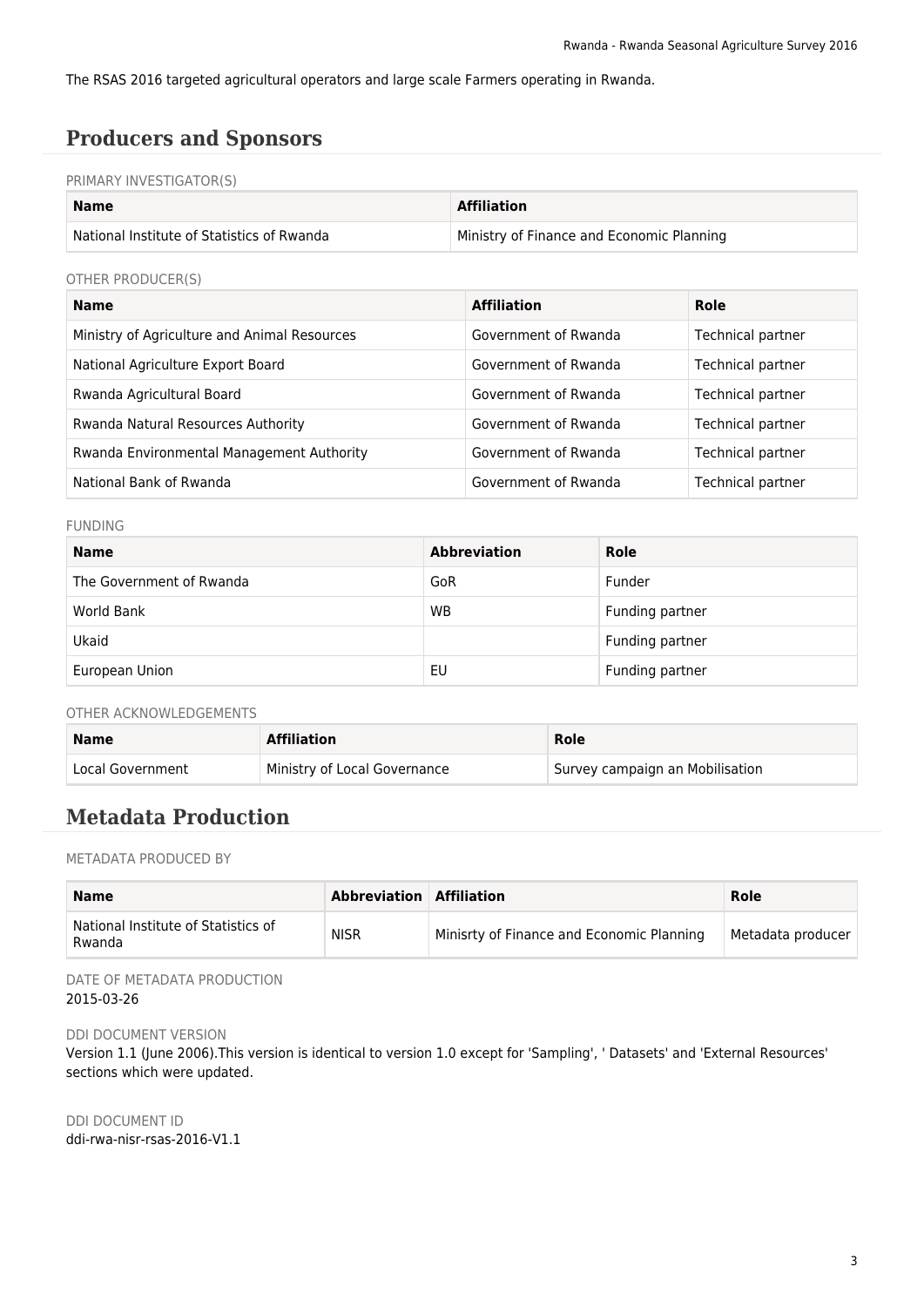# Sampling

## **Sampling Procedure**

The Seasonal Agriculture Survey (SAS) sample is composed of two categories of respondents: agricultural operators1 and large-scale farmers (LSF).

For the 2016 SAS, NISR used as the sampling method a dual frame sampling design combining selected area frame sample3 segments and a list of large-scale farmers.

NISR used also imagery from RNRA with a very high resolution of 25 centimeters to divide the total land of the country into twelve strata. A total number of 540 segments were spread throughout the country as coverage of the survey with 25,346 and 23,286 agricultural operators in Season A and Season B respectively. From these numbers of agricultural operators, sub-samples were selected during the second phases of Seasons A and B.

It is important to note that in each of agricultural season A and B, data collection was undertaken in two phases. Phase I was mainly used to collect data on demographic and social characteristics of interviewees, area under crops, crops planted, rainfall, livestock, etc. Phase II was mainly devoted to the collection of data on yield and production of crops.

Phase I serves at collecting data on area under different types of crops in the screening

process, whereas the Phase II is mainly devoted to the collection of data on demographic, social characteristics of interviewees, together with yields of the different crops produced. Enumerated large-scale farmers (LSF) were 558 in both 2015 Season A and B. The LSF were engaged in either crop farming activities only, livestock farming activities only, or both crop and livestock farming activities.

Agricultural operators are the small scale farmers within the sample segments. Every selected segment was firstly screened using the appropriate materials such as the segment maps, GIS devices and the screening form. Using these devices, the enumerators accounted for every plot inside the sample segments. All Tracts6 were classified as either agricultural (cultivated land, pasture, and fallow land) or non-agricultural land (water, forests, roads, rocky and bare soils, and buildings).

During Phase I, a complete enumeration of all farmers having agricultural land and operating within the 540 selected segments was undertaken and a total of 25,495 and 24,911 agricultural operators were enumerated respectively in Seasons A and B. Season C considered only 152 segments, involving 3,445 agricultural operators.

In phase II, 50% of the large-scale farmers were undertaking crop farming activities only and 50% of the large-scale farmers were undertaking both crop and livestock farming and were selected for interview. A sample of 199 and 194 large-scale farmers were interviewed in Seasons A and B, respectively, using a farm questionnaire.

From the agricultural operators enumerated in the sample segments during Phase I, a sample of the agricultural operators was designed for Phase II as follows: 5,502 for Season A, 5,337 for Season B and 644 for Season C. The method of probability proportional to size (PPS) sampling at the national level was used.

Furthermore, the total number of enumerated large-scale farmers was 774 in 2016 Season A and 622 in Season B.

The Season C considered 152 segments counting 8,987 agricultural operators from which 963 agricultural operators were selected for survey interviews.

#### **Response Rate**

The response rate for Seasonal Agriculture Survey is 98%.

### **Weighting**

The sample weights were calculated for each district considering the total number of segments in each district and the sample size in the specific districts.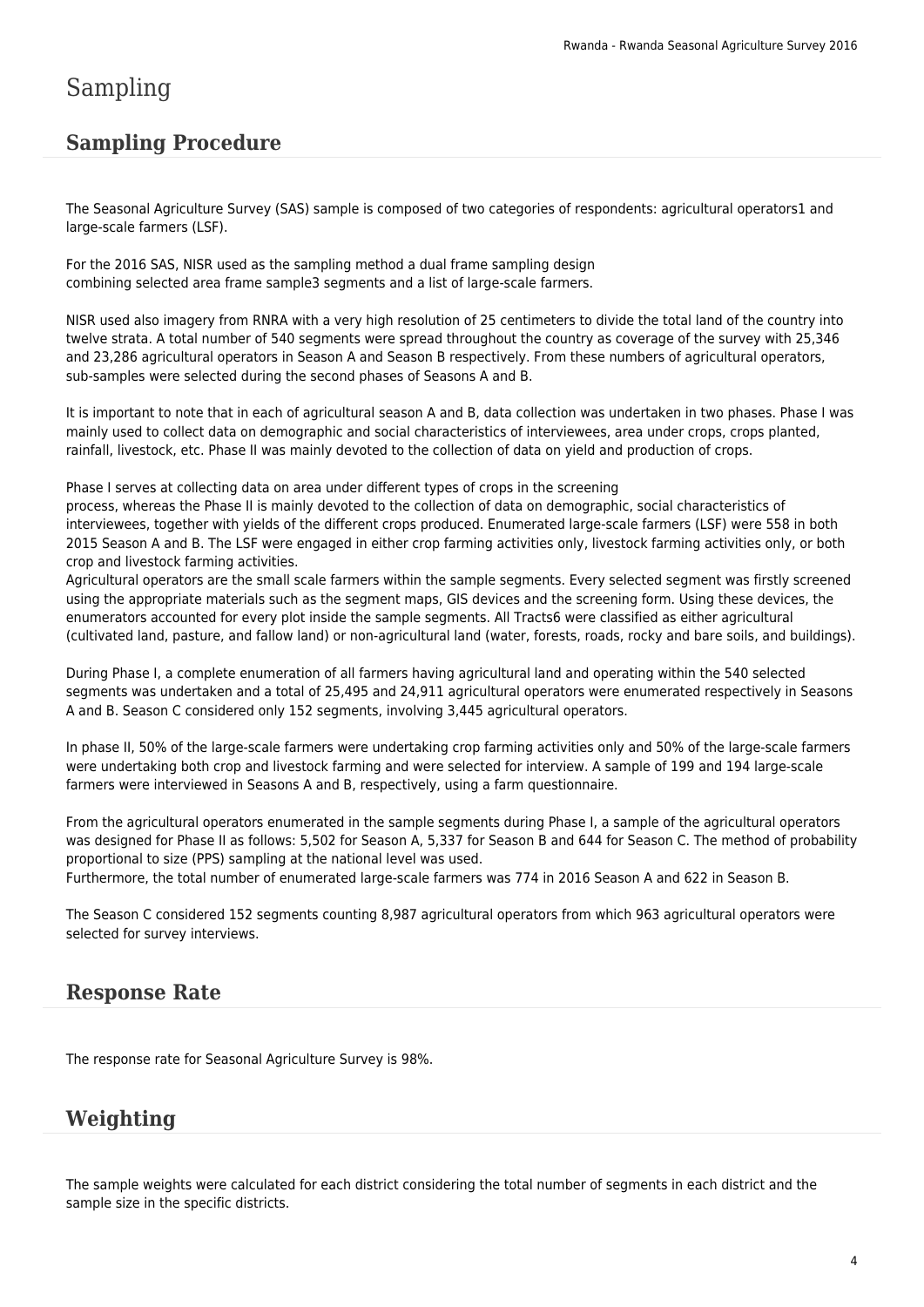Rwanda - Rwanda Seasonal Agriculture Survey 2016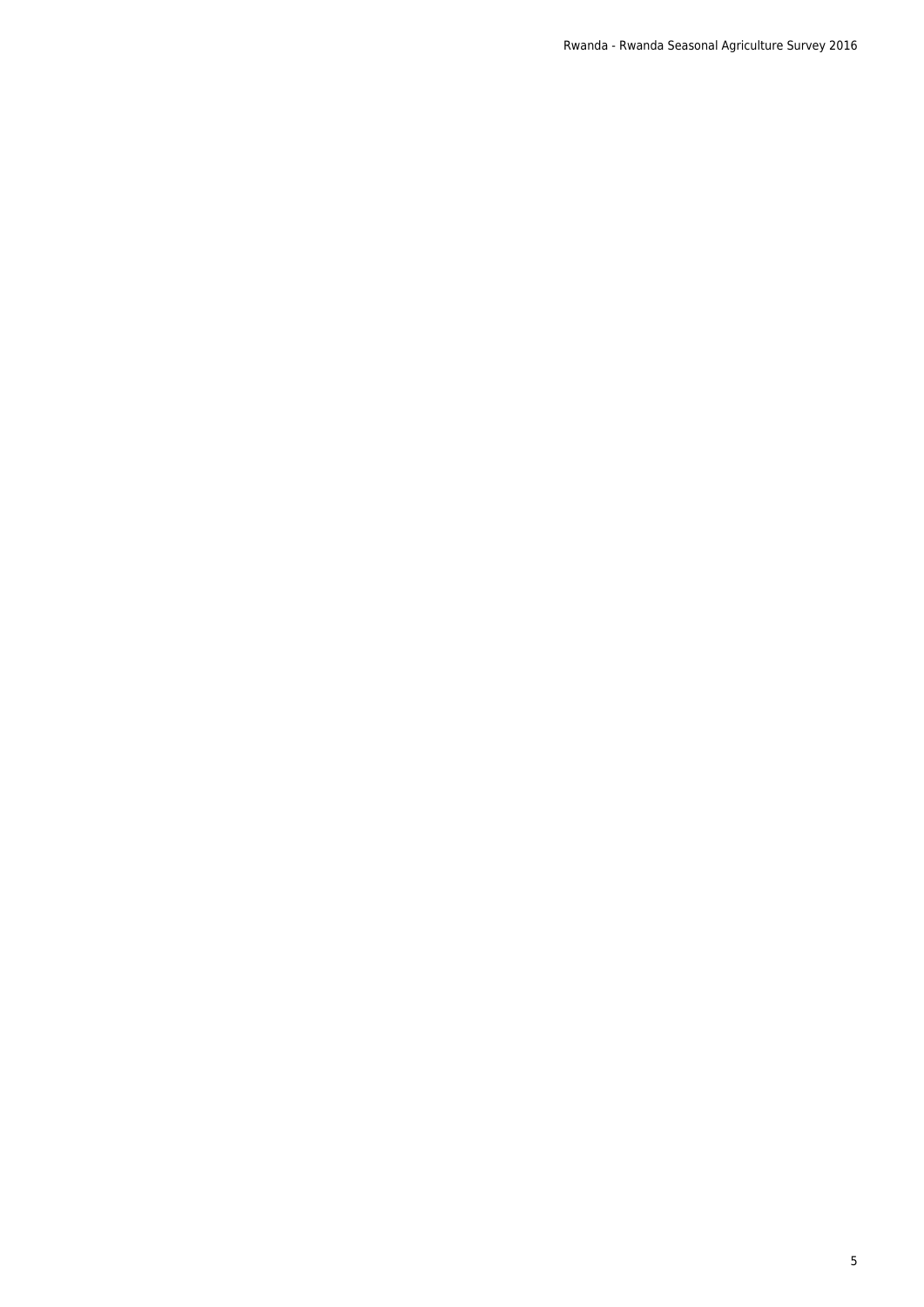# Questionnaires

#### **Overview**

There were two types of questionnaires used for this survey namely Screening questionnaire and farm questionnaires.

A Screening Questionnaire was used to collect information that enabled identification of an Agricultural Operator or Large Scale Farmer and his or her land use.

Farm questionnaires were of two types:

a) Phase I Farm Questionnaire was used to collect data on characteristics of Agricultural Operators, crop identification and area, inputs (seeds, fertilizers, labor, …) for Agricultural Operators and large scale farmers.

b) Phase 2 Farm questionnaire was used in the collection of data on crop production and use of production.

It is important to mention that all these Farm Questionnaires were subjected to two/three rounds of data quality checking. The first round was conducted by the enumerator and the second round was conducted by the team leader to check if questionnaires had been well completed by enumerators.

For season C, after screening, an interview was conducted for each selected tract/Agricultural Operator using one consolidated Farm questionnaire.

All the surveys questionnaires used were published in both English and Kinyarwanda languages.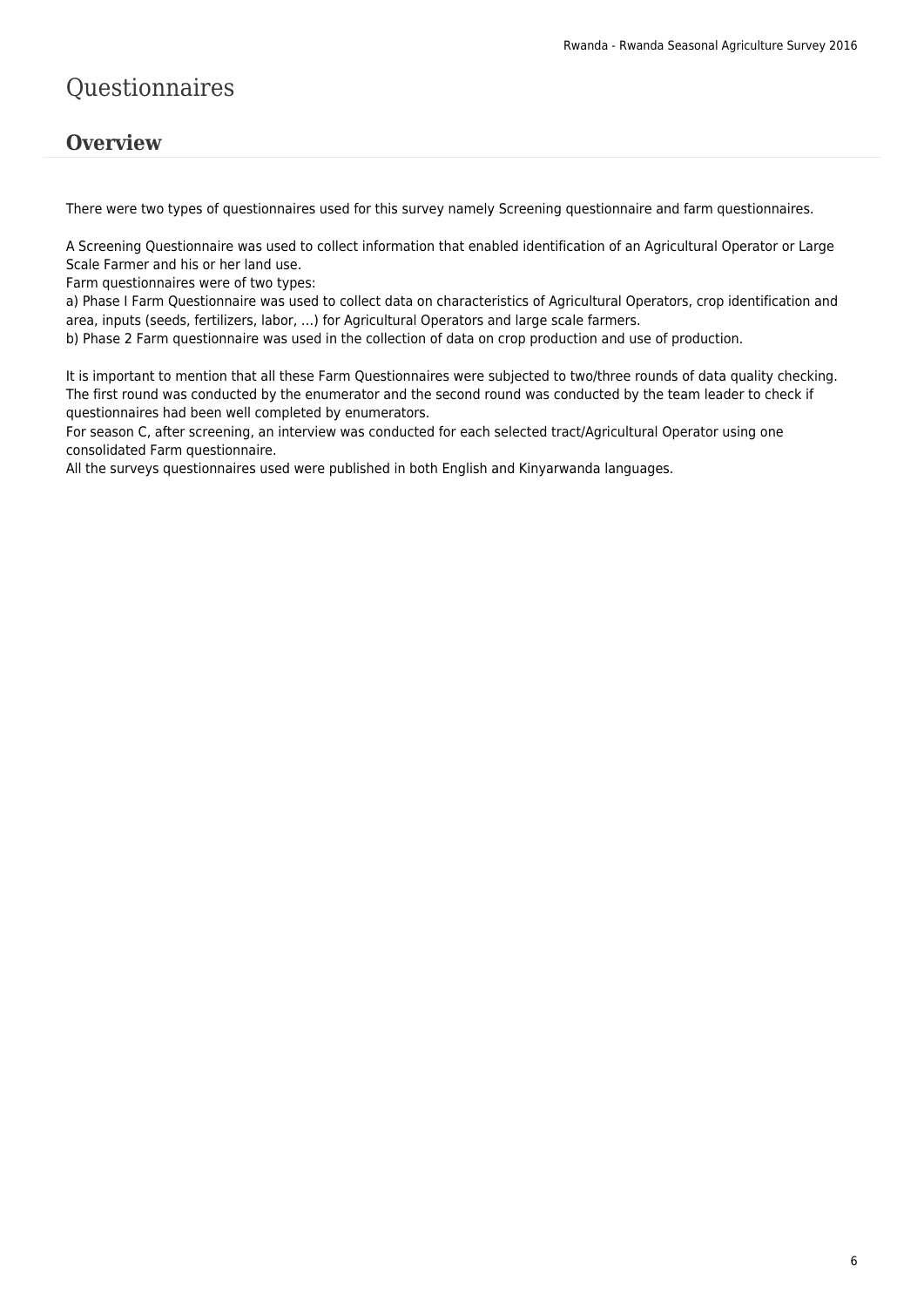# Data Collection

#### **Data Collection Dates**

| Start      | End        | Cycle    |
|------------|------------|----------|
| 2015-11-05 | 2016-01-27 | Season A |
| 2016-03-08 | 2016-06-30 | Season B |
| 2016-09-13 | 2016-10-02 | Season C |

#### **Data Collection Mode**

Face-to-face [f2f]

#### **Data Collection Notes**

The 2016 SAS used 118 enumerators grouped in 35 field teams and 28 team leaders. All fieldwork staff in 2016 possesses a degree in Agronomy Science and was trained before starting data collection. Higher level supervision staff from NISR visited the field teams during each phase of data collection to ensure quality control.

Enumerators and Team leaders had adequate materials composed of Enumerator's Instruction manual, Screening questionnaire, Farm questionnaires, Measuring tapes, Ruler, Pens, Pencils, Calculator, Weighing scales, Global Positioning System (GPS), Personal Data System (PDA), Maps, Rain coats, Boots, Umbrella, First aid equipment, etc. Each team was assigned a vehicle.

Before proceeding to the field, enumerators and their team leaders checked if they had all required materials for their fieldwork. All staff was required to arrive early on the field (Segment or LSF). Upon arrival in the field, the enumerators and their team Leaders took the related geographical coordinates that were used by supervisors to know the real starting time of the fieldwork.

The next step was the segment delineation or LSF and taking of geographical coordinates for the identified landmarks to allow supervisors to check if the segment was delineated appropriately and to ensure the collected data related to the plots inside the appropriate segment or LSF.

#### **Questionnaires**

There were two types of questionnaires used for this survey namely Screening questionnaire and farm questionnaires.

A Screening Questionnaire was used to collect information that enabled identification of an Agricultural Operator or Large Scale Farmer and his or her land use.

Farm questionnaires were of two types:

a) Phase I Farm Questionnaire was used to collect data on characteristics of Agricultural Operators, crop identification and area, inputs (seeds, fertilizers, labor, …) for Agricultural Operators and large scale farmers.

b) Phase 2 Farm questionnaire was used in the collection of data on crop production and use of production.

It is important to mention that all these Farm Questionnaires were subjected to two/three rounds of data quality checking. The first round was conducted by the enumerator and the second round was conducted by the team leader to check if questionnaires had been well completed by enumerators.

For season C, after screening, an interview was conducted for each selected tract/Agricultural Operator using one consolidated Farm questionnaire.

All the surveys questionnaires used were published in both English and Kinyarwanda languages.

### **Data Collectors**

| <b>Name</b> | <b>Abbreviation</b> | <b>Affiliation</b> |
|-------------|---------------------|--------------------|
|-------------|---------------------|--------------------|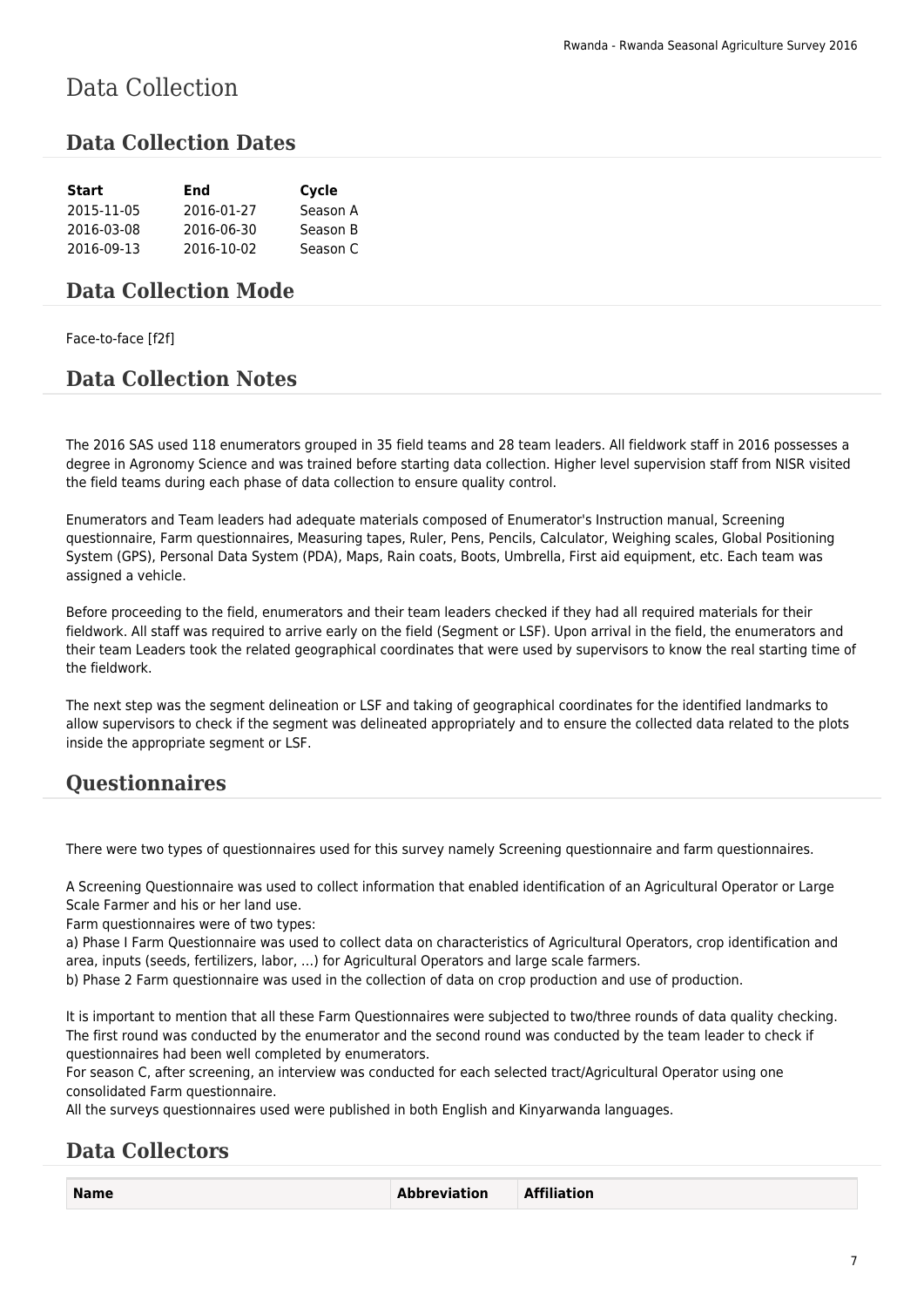| <b>Name</b>                                | Abbreviation | <b>Affiliation</b>                        |
|--------------------------------------------|--------------|-------------------------------------------|
| National Institute of Statistics of Rwanda | <b>NISR</b>  | Ministry of Finance and Economic Planning |

#### **Supervision**

The survey used 118 Enumerators organised around 35 field teams and 28 team leaders giving a ratio of one team leader to 4 Enumerators.

At the bottom of the hierarchy, there are enumerators who would be assisted by a team leader also known as a controller. His/ her main function is to introduce the enumerators to the various key people from the sector to the villages leaders up to operators in the Secondary Sampling Unit (known as Segment), and assist enumerators during the whole course of the survey

A higher level supervision staff from NISR visited the field teams during each phase of data collection to ensure quality control.

Responsibilities of a Team Leader is to manage the interviewers to ensure successful completion and quality of data collected in a given time period for the fieldwork.

He/she was expected to record information about the fieldwork by completing the fieldwork forms, which track the status of completion of the work in the field, document problems in the field and solutions taken to resolve these problems, and track the data entry process. Specifically, his/her tasks included:

1. Introduce the survey and interviewers at local level where the survey is administered.

- 2. Review questionnaires and check that it has been correctly filled in.
- 3. Monitor and attend some interviews and make comments on the worker's performance.
- 4. Meet frequently with each member of the group to discuss, improve and organize work.
- 5. Check the availability of all the necessary items before going on field.

6. Help workers to solve the problems they encounter in dealing with respondents who are not responsive to questions or refuse to be interviewed.

7. Manage the team's work schedule, including tracking questionnaires completed in the field, questionnaires assigned to the data entry team, and questionnaires that require correction by interviewers.

8. Make sure all the big farmers are identified and surveyed.

9. Communicate with NISR/MINAGRI staff, regarding field issues, as necessary.

He/she was responsible for helping the interviewers to identify the segments and tracts that have been allocated to them, resolving any problems with reluctant operators observing interviews and making checks by visiting the operators after the survey to verify data.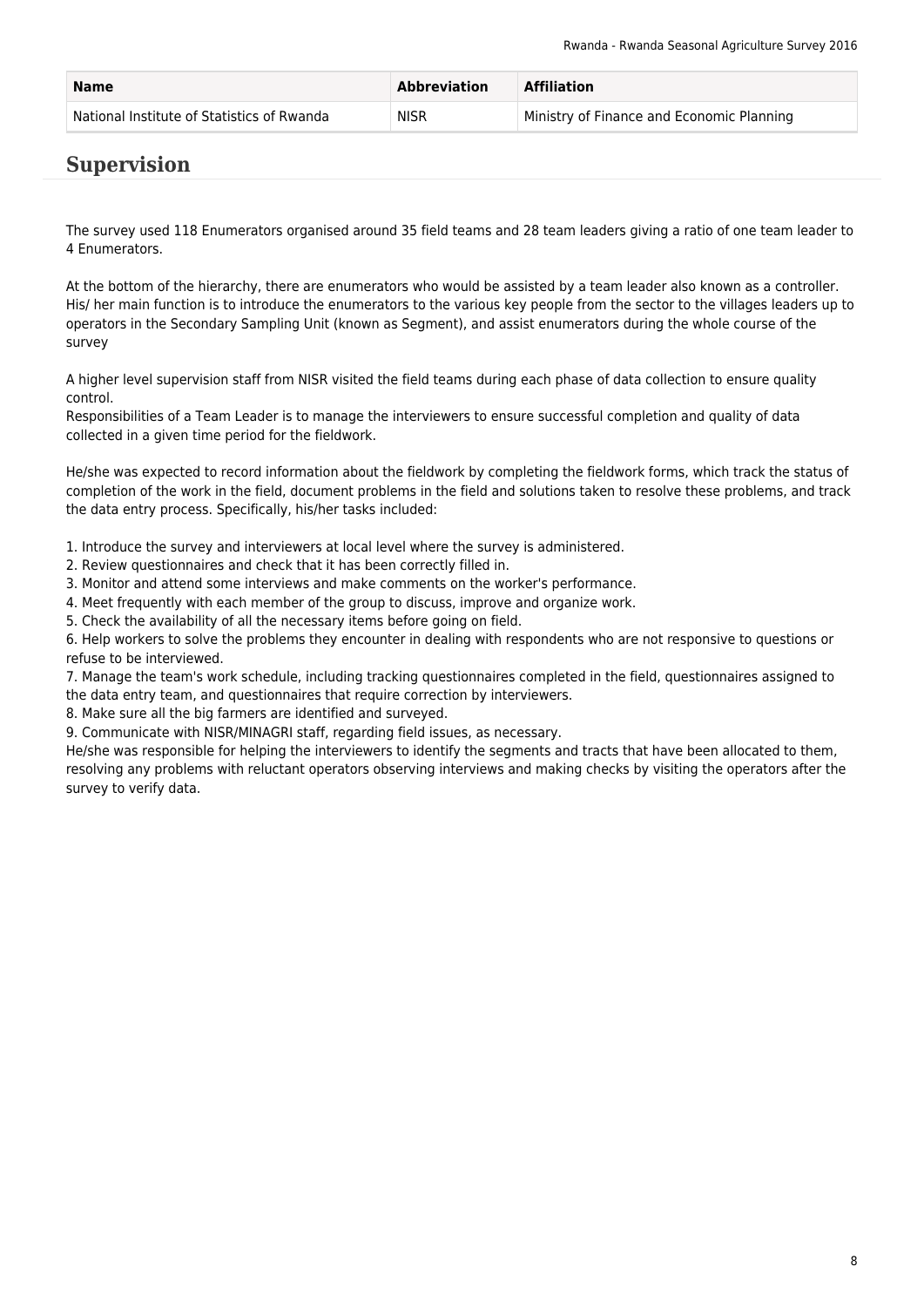# Data Processing

## **Data Editing**

Data editing took place at different stage. Firstly, the filled questionnaires were repatriated at NISR for office editing and coding before data entry started. Data entry of the completed and checked questionnaires was undertaken at the NISR office by 20 staff trained in using the CSPro software. To ensure appropriate matching of data in the completed questionnaires and plot area measurements from the GIS unit, a LOOKUP file was integrated in the CSPro data entry program to confirm the identification of each agricultural operator or LSF before starting data entry. Thereafter, data were entered in computers, edited and summarized in tables using SPSS and Excel.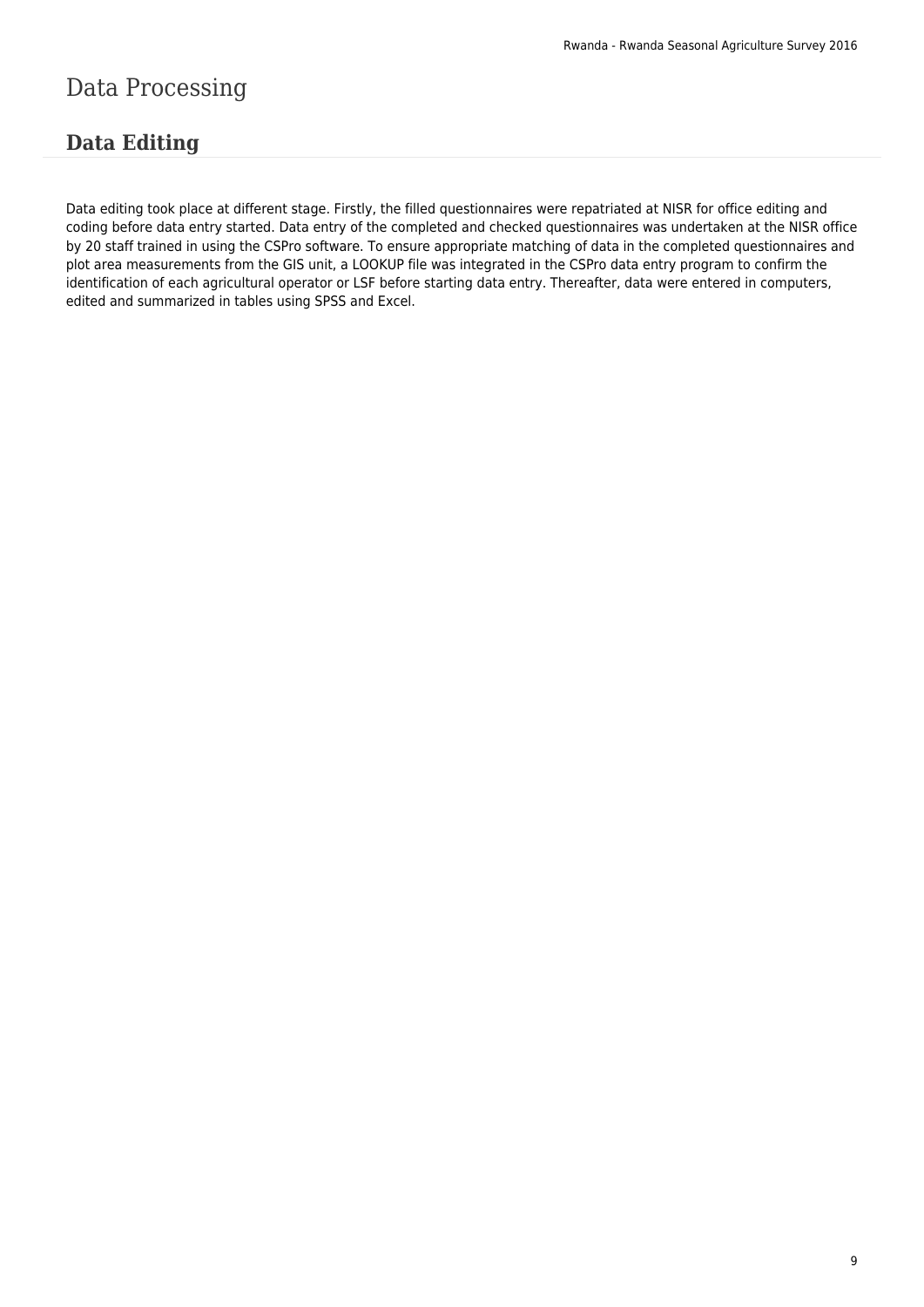# Data Appraisal

## **Other forms of Data Appraisal**

All Farm questionnaires were subjected to two/three rounds of data quality checking. The first round was conducted by the enumerator and the second round was conducted by the team leader to check if questionnaires had been well completed by enumerators. And in most cases, questionnaires completed by one enumerator were peer-reviewed by another enumerator before being checked by the Team leader.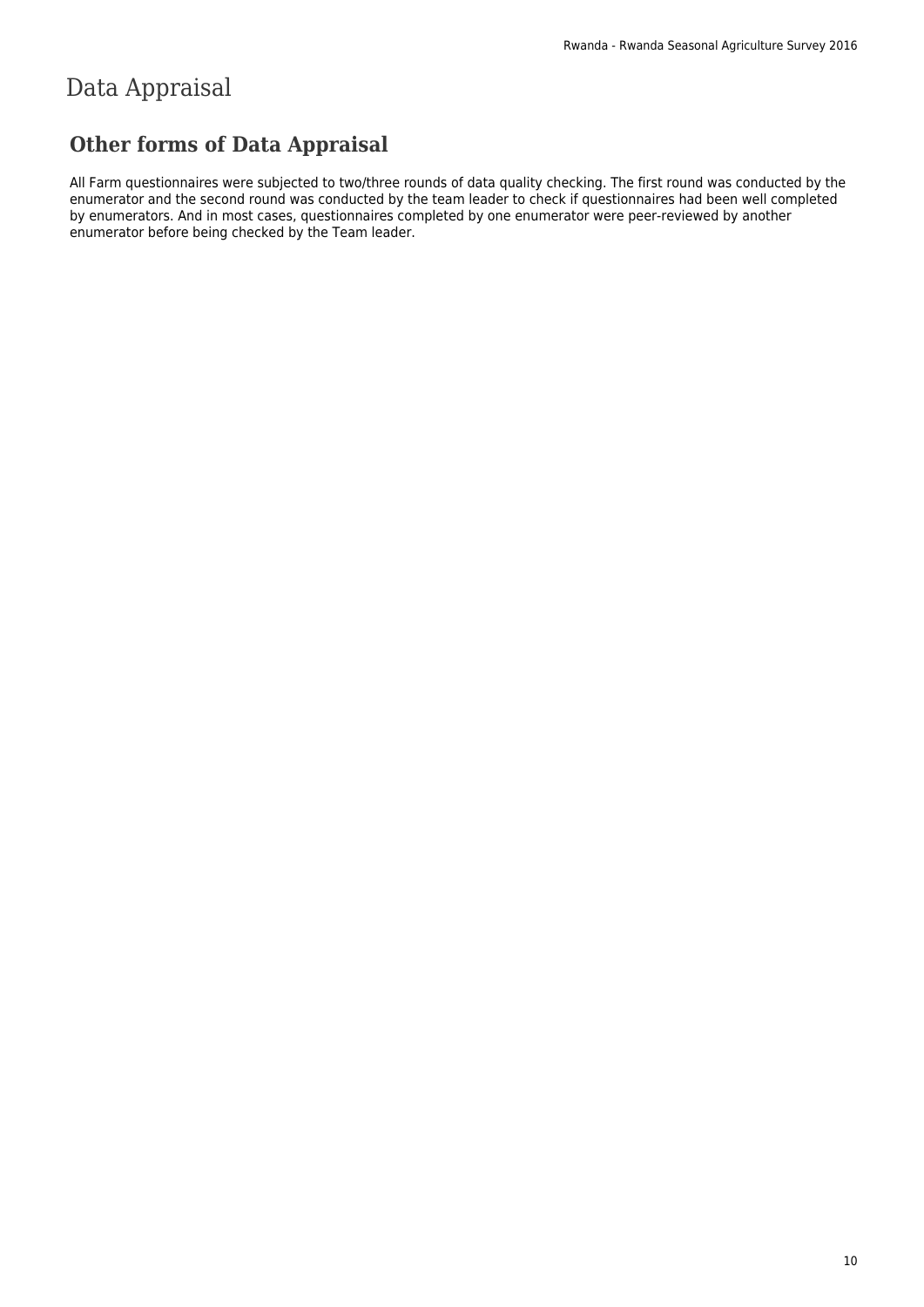# **Documentation**

#### **Questionnaires**

## **Screening Questionnaire for Big Farmers**

| Title     | Screening Questionnaire for Big Farmers                         |
|-----------|-----------------------------------------------------------------|
| Author(s) | National Institute of Statistics of Rwanda                      |
| Date      | 2015-09-10                                                      |
| Country   | Rwanda                                                          |
| Language  | Kinyarwanda                                                     |
|           | Publisher(s) National Institute of Statistics of Rwanda         |
|           | Description This is the screening questionnaire for big farmers |
| Filename  | g-screening-rsas-2016-big Farmer-Kiny.pdf                       |

# **screening questionnaire for segments**

| Title             | screening questionnaire for segments                                  |
|-------------------|-----------------------------------------------------------------------|
| Author(s)         | National Institute of Statistics of Rwanda                            |
| Date              | 2015-09-10                                                            |
| Country           | Rwanda                                                                |
| Language          | Kinyarwanda                                                           |
| Publisher(s) NISR |                                                                       |
|                   | Description This is the screening questionnaire for SAS 2016 segments |
| Filename          | g-screening rsas-2016-segment.pdf                                     |

#### **Farm Questionnaire**

| Title             | <b>Farm Questionnaire</b>                               |
|-------------------|---------------------------------------------------------|
| Author(s)         | National Institute of Statistics of Rwanda              |
| Date              | 2015-09-10                                              |
| Country           | Rwanda                                                  |
| Language          | Kinyarwanda                                             |
| Publisher(s) NISR |                                                         |
|                   | Description This is the farm questionnaire for SAS 2016 |
| Filename          | q-farm-rsas-2016-kin.pdf                                |

## **Reports**

## **Seasonal Agriculture Survey Report 2016**

| Title          | Seasonal Agriculture Survey Report 2016                                                                                                                                                                                                                          |
|----------------|------------------------------------------------------------------------------------------------------------------------------------------------------------------------------------------------------------------------------------------------------------------|
| Author(s)      | National Institute of Statistics of Rwanda                                                                                                                                                                                                                       |
| Date           | 2016-12-01                                                                                                                                                                                                                                                       |
| Country        | Rwanda                                                                                                                                                                                                                                                           |
| Contributor(s) | The 2013 RSAS was implemented by the National Institute of Statistics of Rwanda (NISR) in partnership with the Ministry of Agriculture and Animal<br>Resources (MINAGRI), National Agriculture Export Board (NAEB), Rwanda Agricultural Board (RAB), Ministry of |
| Publisher(s)   | National Institute of Statistics Of Rwanda                                                                                                                                                                                                                       |
| Description    | This is the Seasonal Agriculture Survey report.                                                                                                                                                                                                                  |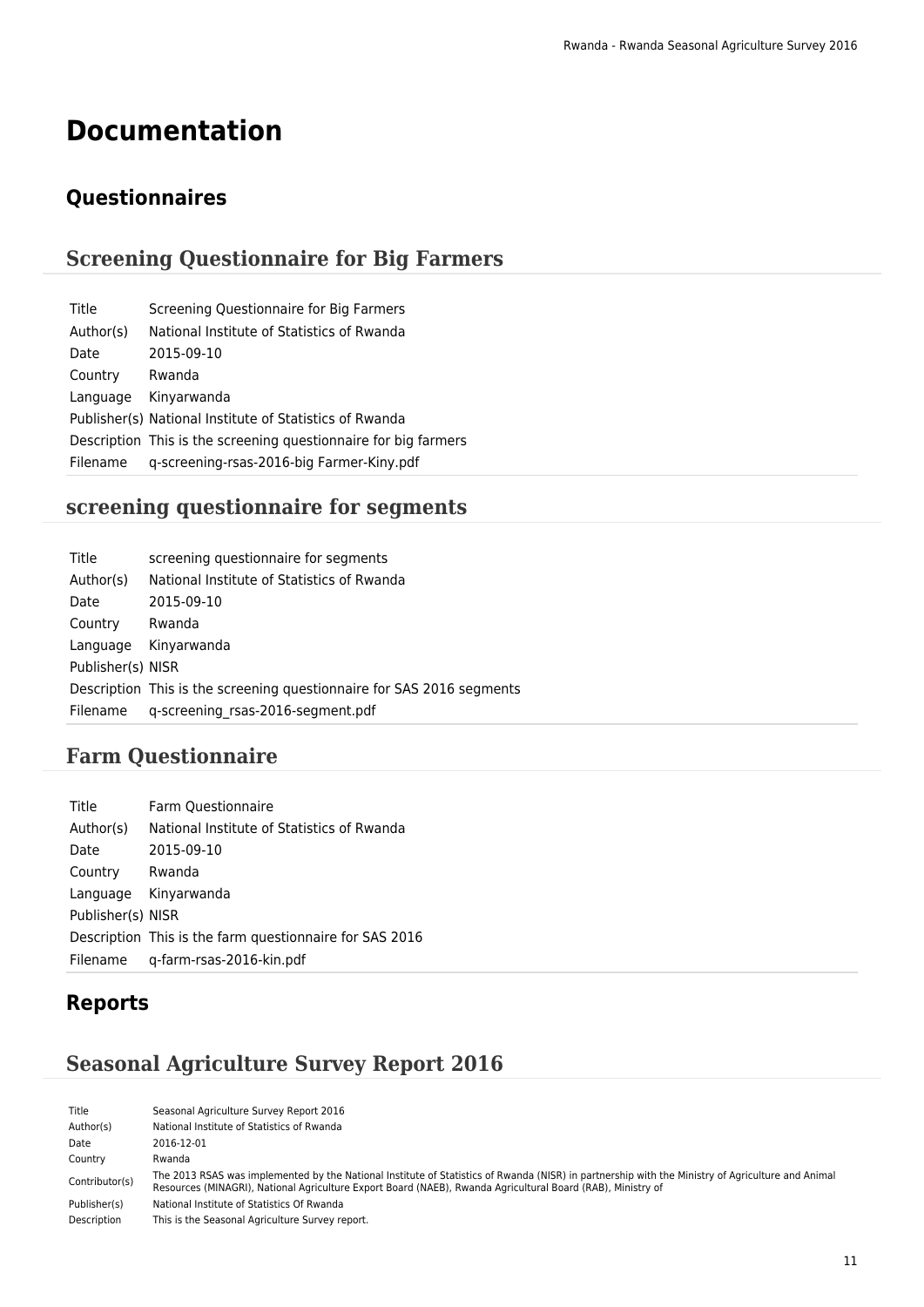|                   | <b>TABLE OF CONTENTS</b>                                                                |  |
|-------------------|-----------------------------------------------------------------------------------------|--|
|                   |                                                                                         |  |
|                   |                                                                                         |  |
|                   |                                                                                         |  |
|                   |                                                                                         |  |
|                   |                                                                                         |  |
|                   |                                                                                         |  |
|                   |                                                                                         |  |
|                   |                                                                                         |  |
|                   |                                                                                         |  |
|                   |                                                                                         |  |
|                   |                                                                                         |  |
|                   |                                                                                         |  |
|                   |                                                                                         |  |
|                   |                                                                                         |  |
|                   |                                                                                         |  |
|                   | 3.1.1 Sampling Design and Selection of Segments in 2016  13                             |  |
|                   |                                                                                         |  |
|                   |                                                                                         |  |
|                   |                                                                                         |  |
|                   |                                                                                         |  |
|                   |                                                                                         |  |
|                   |                                                                                         |  |
|                   |                                                                                         |  |
|                   |                                                                                         |  |
|                   |                                                                                         |  |
|                   | 4.1 Demographic and social characteristics of agricultural operators  21                |  |
|                   |                                                                                         |  |
|                   |                                                                                         |  |
|                   |                                                                                         |  |
|                   |                                                                                         |  |
|                   |                                                                                         |  |
|                   |                                                                                         |  |
|                   |                                                                                         |  |
|                   |                                                                                         |  |
|                   |                                                                                         |  |
|                   |                                                                                         |  |
|                   |                                                                                         |  |
|                   | 4.4.3 Use of inorganic fertilizer by agricultural operators and large-scale farmers  40 |  |
|                   |                                                                                         |  |
| Table of contents |                                                                                         |  |
|                   |                                                                                         |  |
|                   |                                                                                         |  |
|                   | 4.6 Use of crop production by agricultural operators and by large-scale farmers  52     |  |
|                   |                                                                                         |  |
|                   | 5.1 Demographic and Social characteristics of agricultural operators  55                |  |
|                   | 5.1.1 Agricultural operators and large-scale farmers by Stratum  55                     |  |
|                   |                                                                                         |  |
|                   |                                                                                         |  |
|                   |                                                                                         |  |
|                   |                                                                                         |  |
|                   |                                                                                         |  |
|                   |                                                                                         |  |
|                   |                                                                                         |  |
|                   |                                                                                         |  |
|                   |                                                                                         |  |
|                   | 5.4.3 Use of inorganic fertilizers by agricultural operators and large-scale farmers 73 |  |
|                   |                                                                                         |  |
|                   |                                                                                         |  |
|                   |                                                                                         |  |
|                   |                                                                                         |  |
|                   | 5.6 Use of crop production by agricultural operators and by large-scale farmers  86     |  |
|                   |                                                                                         |  |
|                   | 6.1 Demographic and social characteristics of agricultural operators  91                |  |
|                   |                                                                                         |  |
|                   |                                                                                         |  |
|                   |                                                                                         |  |
|                   |                                                                                         |  |
|                   |                                                                                         |  |
|                   |                                                                                         |  |
|                   |                                                                                         |  |
|                   |                                                                                         |  |
|                   |                                                                                         |  |
|                   |                                                                                         |  |
|                   |                                                                                         |  |
|                   | 6.4.3 Use of inorganic Fertilizers by Agricultural Operators  104                       |  |
|                   |                                                                                         |  |
|                   |                                                                                         |  |
|                   |                                                                                         |  |
|                   |                                                                                         |  |
|                   |                                                                                         |  |